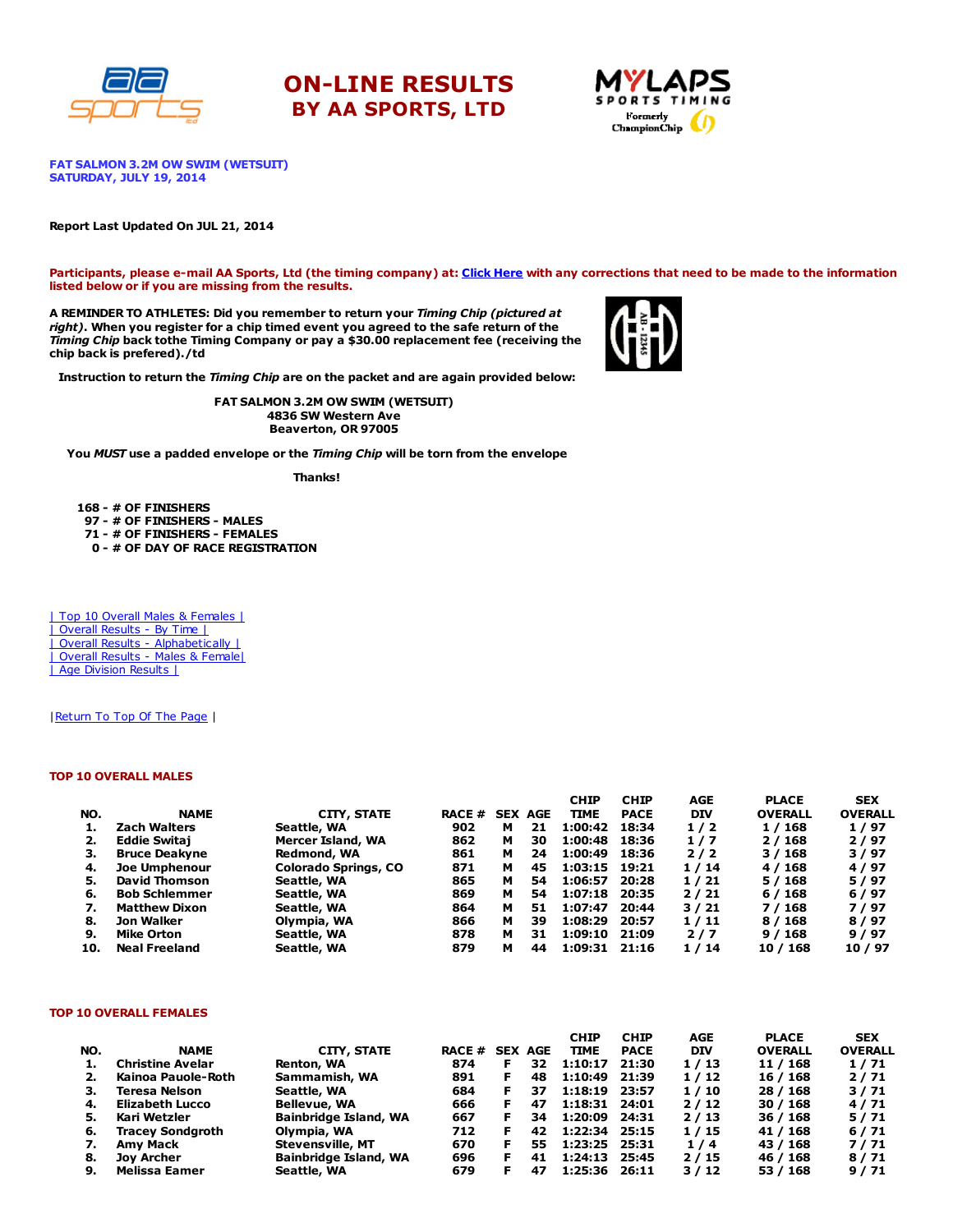# | Return To Top Of The Page |

# MEN'S & WOMEN'S OVERALL RESULTS - 3 MILE WETSUIT

|     |                             |                              |                |   |    | <b>CHIP</b>   | CHIP        | AGE        | <b>PLACE</b>   | SEX            |
|-----|-----------------------------|------------------------------|----------------|---|----|---------------|-------------|------------|----------------|----------------|
| NO. | <b>NAME</b>                 | <b>CITY, STATE</b>           | RACE # SEX AGE |   |    | <b>TIME</b>   | <b>PACE</b> | <b>DIV</b> | <b>OVERALL</b> | <b>OVERALL</b> |
| 1.  | Zach Walters                | Seattle, WA                  | 902            | м | 21 | 1:00:42       | 18:34       | 1/2        | 1 / 168        | 1/97           |
| 2.  | <b>Eddie Switaj</b>         | Mercer Island, WA            | 862            | м | 30 | 1:00:48       | 18:36       | 1/7        | 2 / 168        | 2 / 97         |
| 3.  |                             |                              |                | М | 24 |               | 18:36       |            |                |                |
|     | <b>Bruce Deakyne</b>        | Redmond, WA                  | 861            |   |    | 1:00:49       |             | 2/2        | 3 / 168        | 3 / 97         |
| 4.  | <b>Joe Umphenour</b>        | <b>Colorado Springs, CO</b>  | 871            | М | 45 | 1:03:15       | 19:21       | 1 / 14     | 4 / 168        | 4 / 97         |
| 5.  | <b>David Thomson</b>        | Seattle, WA                  | 865            | М | 54 | 1:06:57 20:28 |             | 1 / 21     | 5 / 168        | 5 / 97         |
| 6.  | <b>Bob Schlemmer</b>        | Seattle, WA                  | 869            | М | 54 | 1:07:18       | 20:35       | 2 / 21     | 6/168          | 6 / 97         |
| 7.  | <b>Matthew Dixon</b>        | Seattle, WA                  | 864            | М | 51 | 1:07:47       | 20:44       | 3 / 21     | 7/168          | 7 / 97         |
| 8.  | Jon Walker                  | Olympia, WA                  | 866            | М | 39 | 1:08:29       | 20:57       | 1/11       | 8 / 168        | 8/97           |
| 9.  | Mike Orton                  | Seattle, WA                  | 878            | м | 31 | 1:09:10       | 21:09       | 2/7        | 9/168          | 9 / 97         |
| 10. | <b>Neal Freeland</b>        |                              | 879            | М | 44 | 1:09:31 21:16 |             | 1 / 14     | 10 / 168       | 10 / 97        |
|     |                             | Seattle, WA                  |                |   |    |               |             |            |                |                |
| 11. | <b>Christine Avelar</b>     | Renton, WA                   | 874            | F | 32 | 1:10:17       | 21:30       | 1 / 13     | 11 / 168       | 1/71           |
| 12. | <b>Wade Praeger</b>         | Kirkland, WA                 | 863            | М | 52 | 1:10:27 21:33 |             | 4/21       | 12 / 168       | 11 / 97        |
| 13. | Trip Switzer                | Seattle, WA                  | 882            | М | 49 | 1:10:29       | 21:33       | 2 / 14     | 13 / 168       | 12 / 97        |
| 14. | <b>Geoff Wilwerding</b>     | Seattle, WA                  | 868            | М | 52 | 1:10:31 21:34 |             | 5 / 21     | 14 / 168       | 13 / 97        |
| 15. | Ta McCann                   | Seattle, WA                  | 881            | М | 48 | 1:10:38       | 21:36       | 3 / 14     | 15 / 168       | 14 / 97        |
| 16. | Kainoa Pauole-Roth          | Sammamish, WA                | 891            | F | 48 | 1:10:49       | 21:39       | 1 / 12     | 16 / 168       | 2/71           |
| 17. | Sean Fahey                  |                              | 872            | М | 28 | 1:11:59       | 22:01       | 1/6        | 17 / 168       | 15 / 97        |
|     |                             | Denver, CO                   |                |   |    |               |             |            |                |                |
| 18. | <b>Chad Hagedorn</b>        | Tacoma, WA                   | 873            | м | 42 | 1:13:48       | 22:34       | 2 / 14     | 18 / 168       | 16 / 97        |
| 19. | <b>Mike Wayte</b>           | Seattle, WA                  | 892            | М | 47 | 1:13:50       | 22:35       | 4 / 14     | 19 / 168       | 17 / 97        |
| 20. | Michael Pipta               | Seattle, WA                  | 680            | М | 49 | 1:14:40       | 22:50       | 5 / 14     | 20 / 168       | 18 / 97        |
| 21. | Lars Durban                 | Snohomish, WA                | 453            | М | 57 | 1:14:51 22:53 |             | 1 / 13     | 21 / 168       | 19 / 97        |
| 22. | <b>Eric Dybdahl</b>         | Seattle, WA                  | 870            | М | 54 | 1:15:43       | 23:09       | 6 / 21     | 22 / 168       | 20 / 97        |
| 23. | Jose Collas                 | Seattle, WA                  | 886            | М | 49 | 1:17:00       | 23:33       | 6 / 14     | 23 / 168       | 21 / 97        |
| 24. | <b>William Penn</b>         | Olympia, WA                  | 867            | м | 62 | 1:17:10 23:36 |             | 1/8        | 24 / 168       | 22 / 97        |
|     |                             |                              |                |   | 51 |               |             |            |                |                |
| 25. | <b>Todd Clayton</b>         | Port Angeles, WA             | 885            | м |    | 1:17:27       | 23:41       | 7 / 21     | 25 / 168       | 23 / 97        |
| 26. | <b>Stephen Freeborn</b>     | Federal Way, WA              | 888            | М | 58 | 1:18:13       | 23:55       | 2/13       | 26 / 168       | 24 / 97        |
| 27. | <b>Michael Jones</b>        | Seattle, WA                  | 685            | М | 54 | 1:18:16 23:56 |             | 8/21       | 27 / 168       | 25 / 97        |
| 28. | <b>Teresa Nelson</b>        | Seattle, WA                  | 684            | F | 37 | 1:18:19 23:57 |             | 1/10       | 28 / 168       | 3/71           |
| 29. | <b>Richard Fabian</b>       | Sammamish, WA                | 661            | М | 47 | 1:18:27 23:59 |             | 7 / 14     | 29 / 168       | 26 / 97        |
| 30. | <b>Elizabeth Lucco</b>      | Bellevue, WA                 | 666            | F | 47 | 1:18:31 24:01 |             | 2 / 12     | 30 / 168       | 4/71           |
| 31. | <b>Jesse Maupin</b>         | Seattle, WA                  | 698            | М | 27 | 1:18:58       | 24:09       | 2/6        | 31 / 168       | 27 / 97        |
|     |                             |                              |                |   |    |               |             |            |                |                |
| 32. | <b>Alan Florsheim</b>       | <b>Bellevue, WA</b>          | 669            | м | 47 | 1:19:41       | 24:22       | 8 / 14     | 32 / 168       | 28 / 97        |
| 33. | John De Wit                 | Langley, WA                  | 677            | м | 61 | 1:19:49       | 24:25       | 2/8        | 33 / 168       | 29 / 97        |
| 34. | Orlando Boleda              | Bainbridge Island, WA        | 690            | М | 59 | 1:20:00       | 24:28       | 3 / 13     | 34 / 168       | 30 / 97        |
| 35. | <b>Carl Haynie</b>          | Sammamish, WA                | 674            | М | 53 | 1:20:04       | 24:29       | 9 / 21     | 35 / 168       | 31 / 97        |
| 36. | Kari Wetzler                | <b>Bainbridge Island, WA</b> | 667            | F | 34 | 1:20:09       | 24:31       | 2 / 13     | 36 / 168       | 5/71           |
| 37. | <b>Christopher Tanimoto</b> | Seattle, WA                  | 145            | М | 27 | 1:20:15 24:32 |             | 3/6        | 37 / 168       | 32 / 97        |
| 38. | <b>Thomas Farrell</b>       | Seattle, WA                  | 460            | М | 54 | 1:21:06       | 24:48       | 10 / 21    | 38 / 168       | 33 / 97        |
|     | <b>David Folweiler</b>      |                              |                |   |    |               |             |            |                |                |
| 39. |                             | Seattle, WA                  | 664            | М | 50 | 1:21:55       | 25:03       | 11 / 21    | 39 / 168       | 34 / 97        |
| 40. | David O'Hern                | Seattle, WA                  | 875            | М | 31 | 1:22:01 25:05 |             | 3/7        | 40 / 168       | 35 / 97        |
| 41. | <b>Tracey Sondgroth</b>     | Olympia, WA                  | 712            | F | 42 | 1:22:34       | 25:15       | 1 / 15     | 41 / 168       | 6/71           |
| 42. | <b>Hector Martinez</b>      | Seattle, WA                  | 464            | М | 28 | 1:22:49 25:20 |             | 4/6        | 42 / 168       | 36 / 97        |
| 43. | Amy Mack                    | <b>Stevensville, MT</b>      | 670            | F | 55 | 1:23:25       | 25:31       | 1/4        | 43 / 168       | 7/71           |
| 44. | <b>Carl Engelhardt</b>      | Seattle, WA                  | 673            | М | 61 | 1:23:37       | 25:34       | 3/8        | 44 / 168       | 37 / 97        |
| 45. | <b>Steve Saunders</b>       | <b>Bellevue, WA</b>          | 683            | М | 36 | 1:23:53       | 25:39       | 2/11       | 45 / 168       | 38 / 97        |
| 46. | Joy Archer                  | <b>Bainbridge Island, WA</b> | 696            | F | 41 | 1:24:13       | 25:45       | 2 / 15     | 46 / 168       | 8/71           |
|     |                             |                              |                |   |    |               |             |            |                |                |
| 47. | <b>Richard Adcock</b>       | Reno, NV                     | 457            | м | 59 | 1:24:13       | 25:45       | 4 / 13     | 47 / 168       | 39 / 97        |
| 48. | <b>Joe Tegeder</b>          | Seattle, WA                  | 476            | м | 40 | 1:24:40       | 25:54       | 3 / 14     | 48 / 168       | 40 / 97        |
| 49. | <b>Scottland Jacobson</b>   | Seattle, WA                  | 258            | М | 44 | 1:24:47       | 25:56       | 4 / 14     | 49 / 168       | 41 / 97        |
| 50. | <b>Gabe Brannan</b>         | Pullman, WA                  | 695            | М | 37 | 1:24:51 25:57 |             | 3 / 11     | 50 / 168       | 42 / 97        |
| 51. | <b>Mahmoud Saleh</b>        | Bothell, WA                  | 686            | M | 37 | 1:25:24       | 26:07       | 4 / 11     | 51 / 168       | 43 / 97        |
| 52. | <b>Kevin Dooms</b>          | Seattle, WA                  | 150            | М | 39 | 1:25:33 26:10 |             | 5/11       | 52 / 168       | 44 / 97        |
| 53. | <b>Melissa Eamer</b>        | Seattle, WA                  | 679            | F | 47 | 1:25:36 26:11 |             | 3 / 12     | 53 / 168       | 9 / 71         |
|     |                             |                              |                |   |    |               |             |            |                |                |
| 54. | <b>James Macpherson</b>     | Seattle, WA                  | 276            | М | 28 | 1:25:42 26:12 |             | 5/6        | 54 / 168       | 45 / 97        |
| 55. | <b>Derek Crump</b>          | Seattle, WA                  | 474            | м | 40 | 1:26:18       | 26:23       | 5/14       | 55 / 168       | 46 / 97        |
| 56. | <b>Chris Severns</b>        | Issaquah, WA                 | 662            | м | 52 | 1:26:19       | 26:24       | 12/21      | 56 / 168       | 47 / 97        |
| 57. | <b>Paul Webber</b>          | <b>Bainbridge Island, WA</b> | 284            | М | 55 | 1:26:20       | 26:24       | 5/13       | 57 / 168       | 48 / 97        |
| 58. | <b>Marion Dorer</b>         | Mercer Island, WA            | 688            | F | 41 | 1:26:31       | 26:27       | 3/15       | 58 / 168       | 10/71          |
| 59. | <b>Thomas Brogan</b>        | Seattle, WA                  | 459            | М | 55 | 1:27:27       | 26:45       | 6/13       | 59 / 168       | 49 / 97        |
| 60. | <b>Maureen Sheehan</b>      | Seattle, WA                  | 455            | F | 30 | 1:27:33       | 26:46       | 3/13       | 60 / 168       | 11 / 71        |
|     |                             |                              |                |   |    |               |             |            |                |                |
| 61. | <b>Scott Breiler</b>        | Seattle, WA                  | 482            | М | 31 | 1:27:35       | 26:47       | 4/7        | 61 / 168       | 50 / 97        |
| 62. | <b>Jim Harding</b>          | Seattle, WA                  | 876            | м | 50 | 1:27:39       | 26:48       | 13 / 21    | 62 / 168       | 51 / 97        |
| 63. | Jake Bauer                  | Olympia, WA                  | 663            | м | 38 | 1:27:43       | 26:49       | 6/11       | 63 / 168       | 52/97          |
| 64. | <b>Lynn Gross</b>           | Auburn, WA                   | 261            | F | 53 | 1:27:51       | 26:52       | 1/9        | 64 / 168       | 12/71          |
| 65. | <b>Howard Jess</b>          | Mercer Island, WA            | 475            | М | 62 | 1:27:57 26:54 |             | 4/8        | 65 / 168       | 53 / 97        |
| 66. | <b>Scott Wakefield</b>      | Seattle, WA                  | 668            | м | 60 | 1:28:02 26:55 |             | 5/8        | 66 / 168       | 54 / 97        |
| 67. | <b>Fiona Clauson</b>        | Kenmore, WA                  | 248            | F | 49 | 1:28:32 27:04 |             | 4 / 12     | 67 / 168       | 13/71          |
|     |                             |                              |                |   |    |               |             |            |                |                |
| 68. | <b>Alison Eliason</b>       | Redmond, WA                  | 465            | F | 50 | 1:28:55 27:11 |             | $2/9$      | 68 / 168       | 14/71          |
| 69. | <b>Michael Vanderhyde</b>   | Kirkland, WA                 | 681            | м | 45 | 1:28:58 27:12 |             | 9 / 14     | 69 / 168       | 55 / 97        |
| 70. | <b>Marc Lacrampe</b>        | Mercer Island, WA            | 480            | м | 52 | 1:29:02 27:14 |             | 14 / 21    | 70 / 168       | 56 / 97        |
| 71. | <b>Cathleen Knutson</b>     | Seattle, WA                  | 692            | F | 32 | 1:29:04 27:14 |             | 4 / 13     | 71 / 168       | 15/71          |
| 72. | <b>Brian Martens</b>        | <b>Woodinville, WA</b>       | 466            | М | 54 | 1:29:17 27:18 |             | 15/21      | 72 / 168       | 57 / 97        |
| 73. | <b>Gregg Goolsby</b>        | Mercer Island, WA            | 469            | м | 57 | 1:29:19 27:19 |             | 7/13       | 73 / 168       | 58 / 97        |
|     |                             |                              |                |   |    |               |             |            |                |                |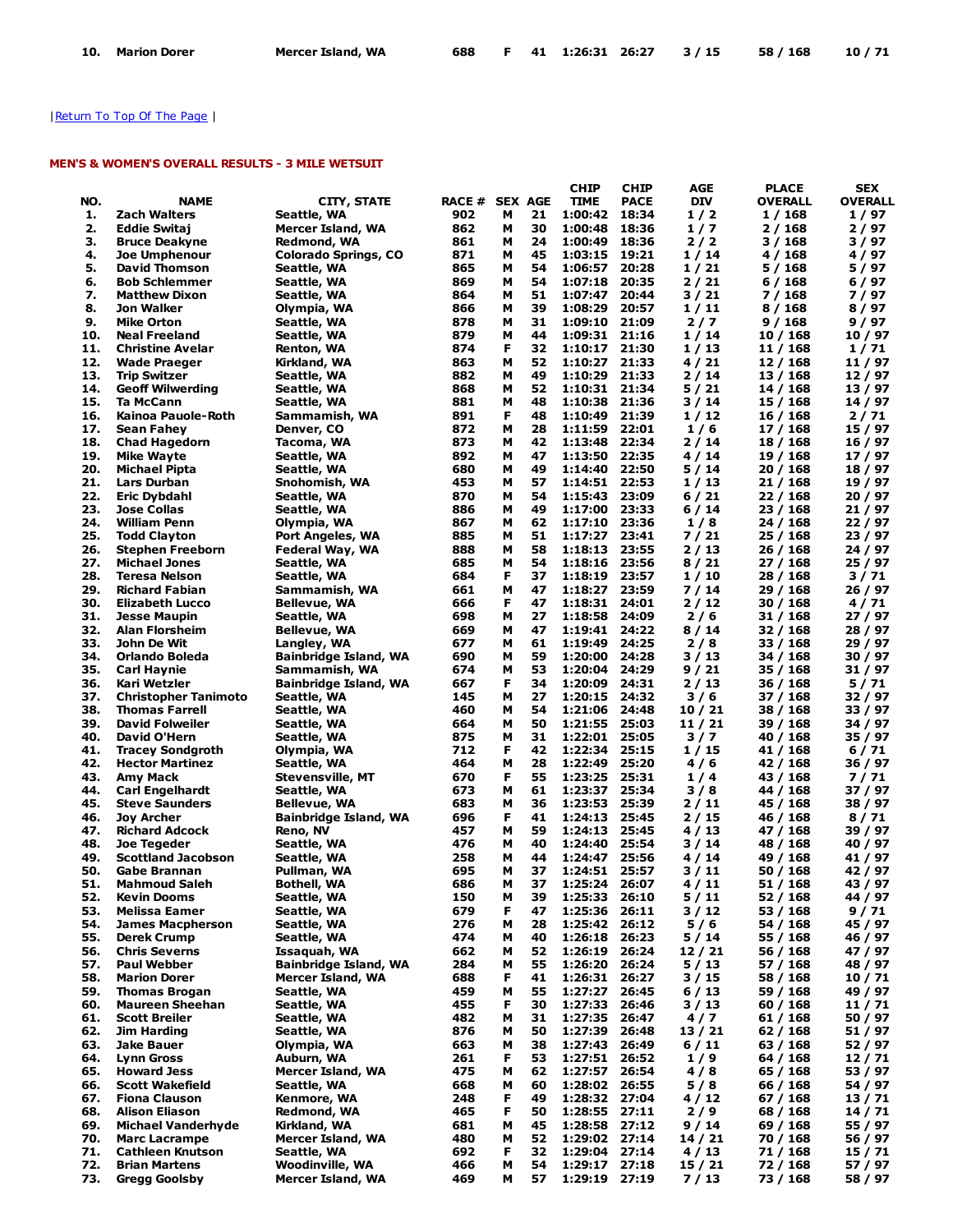| 74.          | <b>Phil Knowles</b>            | Kirkland, WA                                | 286        | М      | 51       | 1:29:24                  | 27:20 | 16/21            | 74 / 168               | 59 / 97          |
|--------------|--------------------------------|---------------------------------------------|------------|--------|----------|--------------------------|-------|------------------|------------------------|------------------|
| 75.          | <b>Nicolaas Wilkens</b>        | Seattle, WA                                 | 282        | М      | 48       | 1:30:03                  | 27:32 | 10/14            | 75 / 168               | 60 / 97          |
|              |                                |                                             |            |        |          |                          |       |                  |                        |                  |
| 76.          | Rebecca Adamson                | Sammamish, WA                               | 481        | F      | 40       | 1:30:12                  | 27:35 | 4/15             | 76 / 168               | 16/71            |
| 77.          | <b>Eric Kraus</b>              | Seattle, WA                                 | 247        | М      | 49       | 1:31:13                  | 27:54 | 11 / 14          | 77 / 168               | 61 / 97          |
| 78.          | <b>Wendy Friedland</b>         | Rockville, MD                               | 293        | F      | 57       | 1:31:16                  | 27:55 | 2/4              | 78 / 168               | 17 / 71          |
| 79.          | Shawn Delplain                 | Port Angeles, WA                            | 483        | М      | 44       | 1:31:37                  | 28:01 | 6 / 14           | 79 / 168               | 62 / 97          |
| 80.          | <b>Michelle Ohlson</b>         | Kirkland, WA                                | 470        | F      | 32       | 1:31:59                  | 28:08 | 5 / 13           | 80 / 168               | 18/71            |
|              |                                |                                             |            |        |          |                          |       |                  |                        |                  |
| 81.          | <b>Maria Carantit</b>          | Seattle, WA                                 | 487        | F      | 37       | 1:32:00                  | 28:08 | 2/10             | 81 / 168               | 19 / 71          |
| 82.          | Katie Wakefield                | Seattle, WA                                 | 253        | F      | 33       | 1:32:09                  | 28:11 | 6/13             | 82 / 168               | 20 / 71          |
| 83.          | <b>Kevin Hockley</b>           | Mercer Island, WA                           | 164        | М      | 49       | 1:32:54                  | 28:25 | 12/14            | 83 / 168               | 63 / 97          |
| 84.          | <b>Alice San Martino</b>       | Woodinville, WA                             | 890        | F      | 53       | 1:33:20                  | 28:33 | 3/9              | 84 / 168               | 21 / 71          |
|              |                                |                                             |            |        |          |                          |       |                  |                        |                  |
| 85.          | <b>Alan Sharp</b>              | Bellevue, WA                                | 471        | М      | 43       | 1:33:28                  | 28:35 | 7/14             | 85 / 168               | 64 / 97          |
| 86.          | <b>Nicole Nease</b>            | Kirkland, WA                                | 283        | F      | 36       | 1:33:47                  | 28:41 | 3/10             | 86 / 168               | 22 / 71          |
| 87.          | <b>Katherine Beirne</b>        | <b>Port Angeles, WA</b>                     | 252        | F      | 44       | 1:33:56                  | 28:44 | 5/15             | 87 / 168               | 23 / 71          |
|              |                                |                                             |            |        |          | 1:34:00                  |       |                  |                        |                  |
| 88.          | John Bellay                    | <b>Bellevue, WA</b>                         | 477        | М      | 50       |                          | 28:45 | 17 / 21          | 88 / 168               | 65 / 97          |
| 89.          | Julie Huebner                  | <b>Bremerton, WA</b>                        | 478        | F      | 42       | 1:34:02                  | 28:45 | 6/15             | 89 / 168               | 24 / 71          |
| 90.          | Jennifer Smith                 | Mercer Island, WA                           | 149        | F      | 42       | 1:34:30                  | 28:54 | 7 / 15           | 90 / 168               | 25/71            |
| 91.          | <b>Keith Brewe</b>             | Woodinville, WA                             | 451        | М      | 59       | 1:34:42                  | 28:58 | 8/13             | 91 / 168               | 66 / 97          |
|              |                                |                                             |            |        |          |                          |       |                  |                        |                  |
| 92.          | <b>Kennard Goodman</b>         | Bainbridge Island, WA                       | 254        | М      | 60       | 1:34:59                  | 29:03 | 6/8              | 92 / 168               | 67 / 97          |
| 93.          | <b>Gary Kelsberg</b>           | Seattle, WA                                 | 676        | М      | 59       | 1:35:02                  | 29:04 | 9 / 13           | 93 / 168               | 68 / 97          |
| 94.          | Rachel Heneghan                | Seattle, WA                                 | 287        | F      | 28       | 1:35:12                  | 29:07 | 1/3              | 94 / 168               | 26 / 71          |
|              |                                |                                             |            |        |          |                          |       |                  |                        |                  |
| 95.          | <b>Kirsten Hardisty</b>        | Issaquah, WA                                | 472        | F      | 37       | 1:35:22                  | 29:10 | 4/10             | 95 / 168               | 27 / 71          |
| 96.          | Lianne Birk                    | Seattle, WA                                 | 281        | F      | 32       | 1:35:28                  | 29:12 | 7 / 13           | 96 / 168               | 28 / 71          |
| 97.          | <b>Janie Malloy</b>            | Canby, OR                                   | 277        | F      | 52       | 1:35:42                  | 29:16 | 4/9              | 97 / 168               | 29 / 71          |
| 98.          | Patricia Duggan                | Federal Way, WA                             | 263        | F      | 61       | 1:35:50                  | 29:18 | 1/4              |                        | 30 / 71          |
|              |                                |                                             |            |        |          |                          |       |                  | 98 / 168               |                  |
| 99.          | <b>Catherine Johnson</b>       | Seattle, WA                                 | 270        | F      | 37       | 1:36:11                  | 29:25 | 5 / 10           | 99 / 168               | 31/71            |
| 100.         | Peggy Kent                     | <b>Mercer Island, WA</b>                    | 490        | F      | 61       | 1:36:18                  | 29:27 | 2/4              | 100 / 168              | 32 / 71          |
| 101.         | <b>Cassie Schmitz</b>          | Seattle, WA                                 | 468        | F      | 31       | 1:36:53                  | 29:38 | 8/13             | 101 / 168              | 33 / 71          |
|              |                                |                                             |            |        |          |                          |       |                  |                        |                  |
| 102.         | <b>Jesse Hersch</b>            | Bellevue, WA                                | 249        | М      | 43       | 1:37:02                  | 29:40 | 8/14             | 102 / 168              | 69 / 97          |
| 103.         | <b>Mark Zellerhoff</b>         | Burien, WA                                  | 294        | М      | 44       | 1:37:09                  | 29:43 | 9/14             | 103 / 168              | 70 / 97          |
| 104.         | Trish Cox                      | <b>Bellevue, WA</b>                         | 462        | F      | 48       | 1:37:16                  | 29:45 | 5/12             | 104 / 168              | 34 / 71          |
|              |                                |                                             |            |        |          |                          |       |                  |                        |                  |
| 105.         | <b>Beth Hykes</b>              | Mercer Island, WA                           | 489        | F      | 42       | 1:38:01                  | 29:58 | 8/15             | 105 / 168              | 35 / 71          |
| 106.         | <b>Craig Stewart</b>           | Vancouver, BC                               | 146        | М      | 40       | 1:38:02                  | 29:59 | 10/14            | 106 / 168              | 71 / 97          |
| 107.         | <b>Thomas Graves</b>           | Seattle, WA                                 | 461        | М      | 31       | 1:38:07                  | 30:00 | 5/7              | 107 / 168              | 72 / 97          |
| 108.         |                                |                                             | 268        | F      | 32       | 1:38:30                  | 30:07 |                  |                        |                  |
|              | <b>Ashley Vanoss</b>           | Seattle, WA                                 |            |        |          |                          |       | 9/13             | 108 / 168              | 36 / 71          |
| 109.         | <b>Dominic Cozzetto</b>        | Issaquah, WA                                | 246        | М      | 36       | 1:38:33                  | 30:08 | 7 / 11           | 109 / 168              | 73 / 97          |
| 110.         | <b>Margaret Diddams</b>        | Shoreline, WA                               | 153        | F      | 52       | 1:38:50                  | 30:13 | 5/9              | 110 / 168              | 37 / 71          |
| 111.         | <b>Kevin McCarty</b>           | Seattle, WA                                 | 486        | М      | 57       | 1:38:51                  | 30:14 | 10/13            | 111 / 168              | 74 / 97          |
|              |                                |                                             |            |        |          |                          |       |                  |                        |                  |
| 112.         | <b>Caroline Brown</b>          | Seattle, WA                                 | 473        | F      | 57       | 1:39:03                  | 30:17 | 3/4              | 112 / 168              | 38 / 71          |
| 113.         | <b>Michelle Christensen</b>    | Seattle, WA                                 | 484        | F      | 33       | 1:39:06                  | 30:18 | 10/13            | 113 / 168              | 39 / 71          |
| 114.         | <b>Kimberly Shaffer</b>        | Snoqualmie, WA                              | 452        | F      | 27       | 1:39:08                  | 30:19 | 2/3              | 114 / 168              | 40 / 71          |
| 115.         | Dan Underbrink                 | Kirkland, WA                                | 693        | М      | 57       | 1:39:14                  | 30:21 | 11 / 13          | 115 / 168              | 75 / 97          |
|              |                                |                                             |            |        |          |                          |       |                  |                        |                  |
| 116.         | <b>Constance Standish</b>      | Seattle, WA                                 | 174        | F      | 47       | 1:40:36                  | 30:46 | 6/12             | 116 / 168              | 41 / 71          |
| 117.         | <b>Heather Burger</b>          | Bainbridge Island, WA                       | 274        | F      | 52       | 1:41:27                  | 31:01 | $6/9$            | 117 / 168              | 42 / 71          |
| 118.         | <b>Windy Tuttle</b>            | Silverdale, WA                              | 463        | F      | 42       | 1:41:33                  | 31:03 | 9 / 15           | 118 / 168              | 43 / 71          |
|              |                                |                                             |            |        |          |                          |       |                  |                        |                  |
| 119.         | Robert Li                      | Houston, TX                                 | 256        | М      | 33       | 1:41:41                  | 31:06 | 6/7              | 119 / 168              | 76 / 97          |
| 120.         | <b>Sadie Brumley</b>           | Snohomish, WA                               | 289        | F      | 37       | 1:41:44                  | 31:07 | 6/10             | 120 / 168              | 44 / 71          |
| 121.         | <b>Stephen Thomas</b>          | Seattle, WA                                 | 290        | М      | 48       | 1:42:47                  | 31:26 | 13 / 14          | 121 / 168              | 77 / 97          |
| 122.         | <b>Robyn Ashton</b>            | Vancouver, BC                               | 488        | М      | 37       | 1:43:28                  | 31:38 | 8/11             | 122 / 168              | 78 / 97          |
|              |                                |                                             |            |        |          |                          |       |                  |                        |                  |
| 123.         | Eduardo Avelar                 | Renton, WA                                  | 265        | М      | 37       | 1:43:50                  | 31:45 | 9/11             | 123 / 168              | 79 / 97          |
| 124.         | <b>Charlene Hails</b>          | Christchurch, NZ                            | 143        | F      | 44       | 1:44:11                  | 31:52 | 10 / 15          | 124 / 168              | 45 / 71          |
|              | 125. Chris Thompson            | Seattle, WA                                 | 245        | М      | 51       | 1:44:20                  | 31:54 | 18 / 21          | 125 / 168              | 80 / 97          |
|              | <b>Doreen Greene</b>           |                                             |            |        |          |                          |       |                  |                        |                  |
| 126.         |                                | Sammamish, WA                               | 185        | F      | 43       | 1:44:59                  | 32:06 | 11 / 15          | 126 / 168              | 46 / 71          |
| 127.         | <b>Ellyce Shulman</b>          | Seattle, WA                                 | 148        | F      | 36       | 1:45:06                  | 32:08 | 7/10             | 127 / 168              | 47 / 71          |
| 128.         | <b>Paul Stahlke</b>            | Lake Stevens, WA                            | 157        | М      | 44       | 1:45:28                  | 32:15 | 11/14            | 128 / 168              | 81 / 97          |
| 129.         | <b>Jim Seidensticker</b>       | <b>Mercer Island, WA</b>                    | 250        | М      | 43       | 1:45:34                  | 32:17 | 12/14            | 129 / 168              | 82/97            |
|              |                                |                                             |            |        |          |                          |       |                  |                        |                  |
| 130.         | <b>Elaine Hayes</b>            | Redmond, WA                                 | 147        | F      | 41       | 1:45:56                  | 32:24 | 12/15            | 130 / 168              | 48 / 71          |
| 131.         | <b>Kerry Van Voris</b>         | Seattle, WA                                 | 177        | F      | 37       | 1:46:04                  | 32:26 | 8/10             | 131 / 168              | 49 / 71          |
| 132.         | <b>Robert Pollard</b>          | Seattle, WA                                 | 288        | М      | 27       | 1:46:05                  | 32:26 | $6/6$            | 132 / 168              | 83 / 97          |
| 133.         | <b>Rosalind Beckwith</b>       | Burien, WA                                  | 257        | F      | 29       | 1:46:19                  | 32:31 | 3/3              | 133 / 168              | 50 / 71          |
|              |                                |                                             |            |        |          |                          |       |                  |                        |                  |
| 134.         | <b>Curtis Vredenburg</b>       | Seattle, WA                                 | 175        | М      | 47       | 1:46:56                  | 32:42 | 14/14            | 134 / 168              | 84 / 97          |
| 135.         | <b>Susan Fleenor</b>           | Kenmore, WA                                 | 291        | F      | 49       | 1:47:16                  | 32:48 | 7/12             | 135 / 168              | 51 / 71          |
| 136.         | <b>Mylene Leblanc</b>          | Vancouver, BC                               | 262        | F      | 31       | 1:47:24                  | 32:51 | 11/13            | 136 / 168              | 52 / 71          |
| 137.         | <b>Maura Sullivan</b>          | Bellevue, WA                                | 154        | F      | 45       | 1:47:46                  | 32:57 | 8/12             | 137 / 168              | 53 / 71          |
|              |                                |                                             |            |        |          |                          |       |                  |                        |                  |
| 138.         | <b>Kelsey Ellis</b>            | Lynnwood, WA                                | 280        | F      | 23       | 1:47:53                  | 33:00 | 1/1              | 138 / 168              | 54 / 71          |
| 139.         | <b>Cendrix Bouchard</b>        | Vancouver, BC                               | 244        | М      | 37       | 1:48:19                  | 33:07 | 10/11            | 139 / 168              | 85 / 97          |
| 140.         | <b>Christine Lang</b>          | Vancouver, BC                               | 271        | F      | 36       | 1:48:21                  | 33:08 | 9/10             | 140 / 168              | 55 / 71          |
|              |                                |                                             |            |        |          |                          |       |                  |                        |                  |
| 141.         | <b>Kate Curtis</b>             | Seattle, WA                                 | 187        | F      | 46       | 1:50:28                  | 33:47 | 9/12             | 141 / 168              | 56 / 71          |
| 142.         | <b>Mark Henderson</b>          | Kirkland, WA                                | 178        | М      | 58       | 1:50:43                  | 33:51 | 12/13            | 142 / 168              | 86 / 97          |
| 143.         | <b>Christine Mackey</b>        | Vancouver, BC                               | 264        | F      | 36       | 1:50:46                  | 33:52 | 10/10            | 143 / 168              | 57 / 71          |
| 144.         | <b>Michael Ashley</b>          | Redmond, WA                                 | 165        | М      | 56       | 1:51:18                  | 34:02 | 13/13            | 144 / 168              | 87 / 97          |
|              |                                |                                             |            |        |          |                          |       |                  |                        |                  |
| 145.         | <b>Carolyn Hewitt</b>          | Seattle, WA                                 | 243        | F      | 61       | 1:51:21 34:03            |       | 3/4              | 145 / 168              | 58 / 71          |
| 146.         | Jeff Jacobsen                  | Langley, WA                                 | 160        | М      | 70       | 1:51:34                  | 34:07 | 1/1              | 146 / 168              | 88 / 97          |
| 147.         | Heidi Skrzypek                 | Vashon, WA                                  | 184        | F      | 45       | 1:51:36                  | 34:08 | 10/12            | 147 / 168              | 59 / 71          |
|              |                                |                                             |            |        |          |                          |       |                  |                        |                  |
| 148.         | <b>Patrick Ackley</b>          | Renton, WA                                  | 260        | М      | 44       | 1:51:44                  | 34:10 | 13/14            | 148 / 168              | 89 / 97          |
| 149.         | <b>Judy Rose</b>               | Bellevue, WA                                | 168        | F      | 53       | 1:52:14                  | 34:19 | 7/9              | 149 / 168              | 60 / 71          |
| 150.         | Lola Jacobsen                  | Bellevue, WA                                | 152        | F      | 53       | 1:52:32                  | 34:25 | 8/9              | 150 / 168              | 61 / 71          |
| 151.         | <b>Betty Solero</b>            | Seattle, WA                                 | 242        | F      | 56       | 1:54:39                  | 35:04 | 4 / 4            | 151 / 168              | 62/71            |
|              |                                |                                             |            |        |          |                          |       |                  |                        |                  |
| 152.         | <b>Amy Margolis</b>            | Seattle, WA                                 | 172        | F      | 42       | 1:54:40                  | 35:04 | 13 / 15          | 152 / 168              | 63/71            |
| 153.         | <b>David Wilson</b>            | Seattle, WA                                 | 186        | М      | 44       | 1:54:42                  | 35:05 | 14/14            | 153 / 168              | 90 / 97          |
|              |                                |                                             |            |        |          |                          |       |                  |                        |                  |
|              |                                |                                             |            |        |          |                          |       |                  |                        |                  |
| 154.         | <b>Bennett Droessler</b>       | Seattle, WA                                 | 241        | М      | 32       | 1:54:46                  | 35:06 | 7/7              | 154 / 168              | 91 / 97          |
| 155.         | <b>Carolyn Bippart</b>         | New York, NY                                | 173        | F      | 61       | 1:55:02                  | 35:11 | 4/4              | 155 / 168              | 64 / 71          |
| 156.<br>157. | <b>Tim Nelson</b><br>John Ivan | <b>Bainbridge Island, WA</b><br>Marlton, NJ | 167<br>176 | М<br>м | 54<br>51 | 1:55:24<br>1:55:34 35:20 | 35:17 | 19 / 21<br>20/21 | 156 / 168<br>157 / 168 | 92/97<br>93 / 97 |